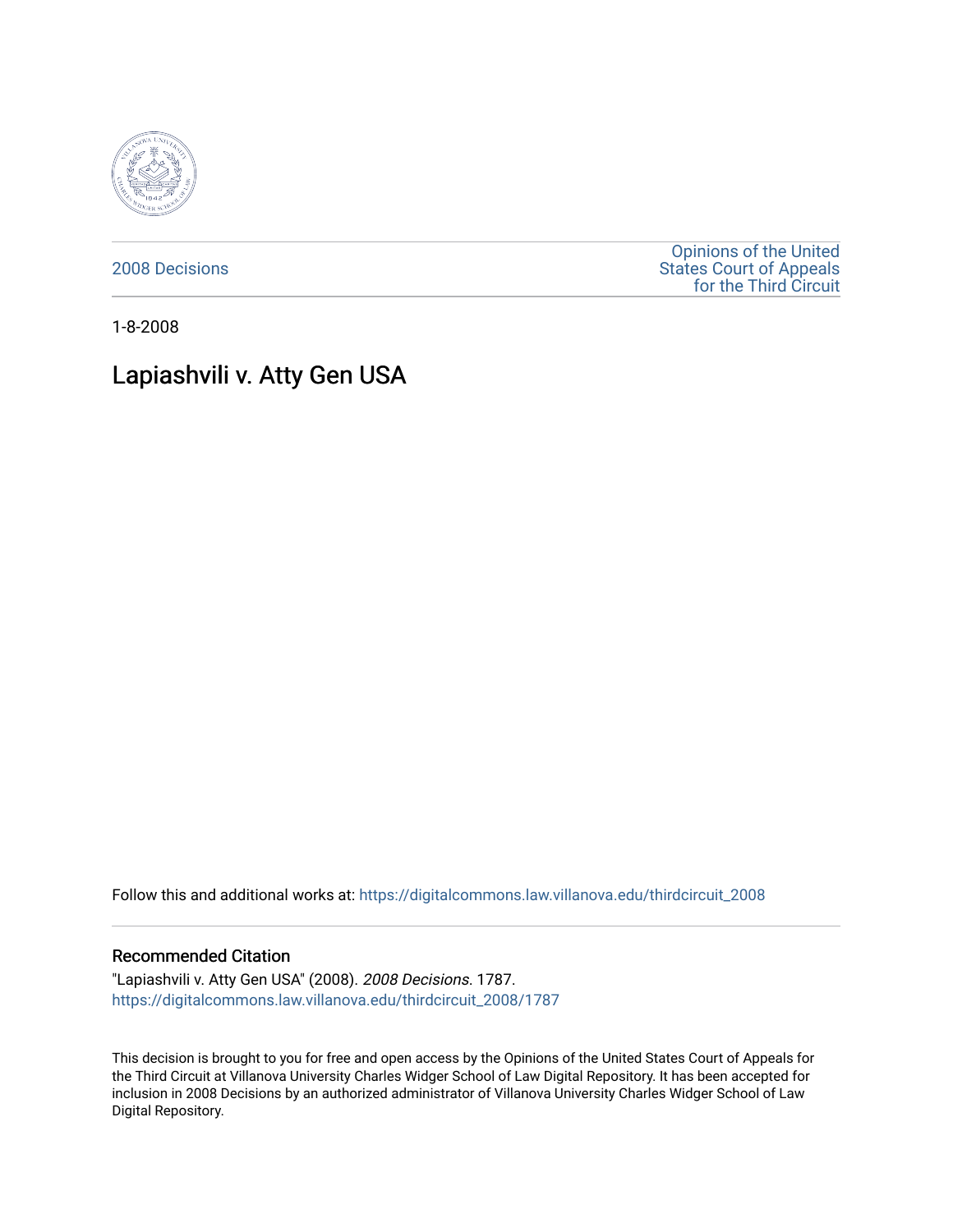### NOT PRECEDENTIAL

### UNITED STATES COURT OF APPEALS FOR THE THIRD CIRCUIT

 $\overline{a}$ 

l

 $\overline{a}$ 

 $\overline{a}$ 

No. 06-2969

## LEILA LAPIASHVILI; MAIA BATSASHVILI

Petitioners

v.

### ATTORNEY GENERAL OF THE UNITED STATES

Respondent

Petition for Review of an Order of the United States Department of Justice Board of Immigration Appeals BIA Nos. A96-021-850 and A96-021-888 Immigration Judge: Donald Vincent Ferlise

Submitted Under Third Circuit LAR 34.1(a) on December 10, 2007

Before: RENDELL and STAPLETON, Circuit Judges, and IRENAS, District Judge.

(Filed January 8, 2008)

 **\*** Honorable Joseph E. Irenas, Senior Judge of the United States District Court for the District of New Jersey, sitting by designation.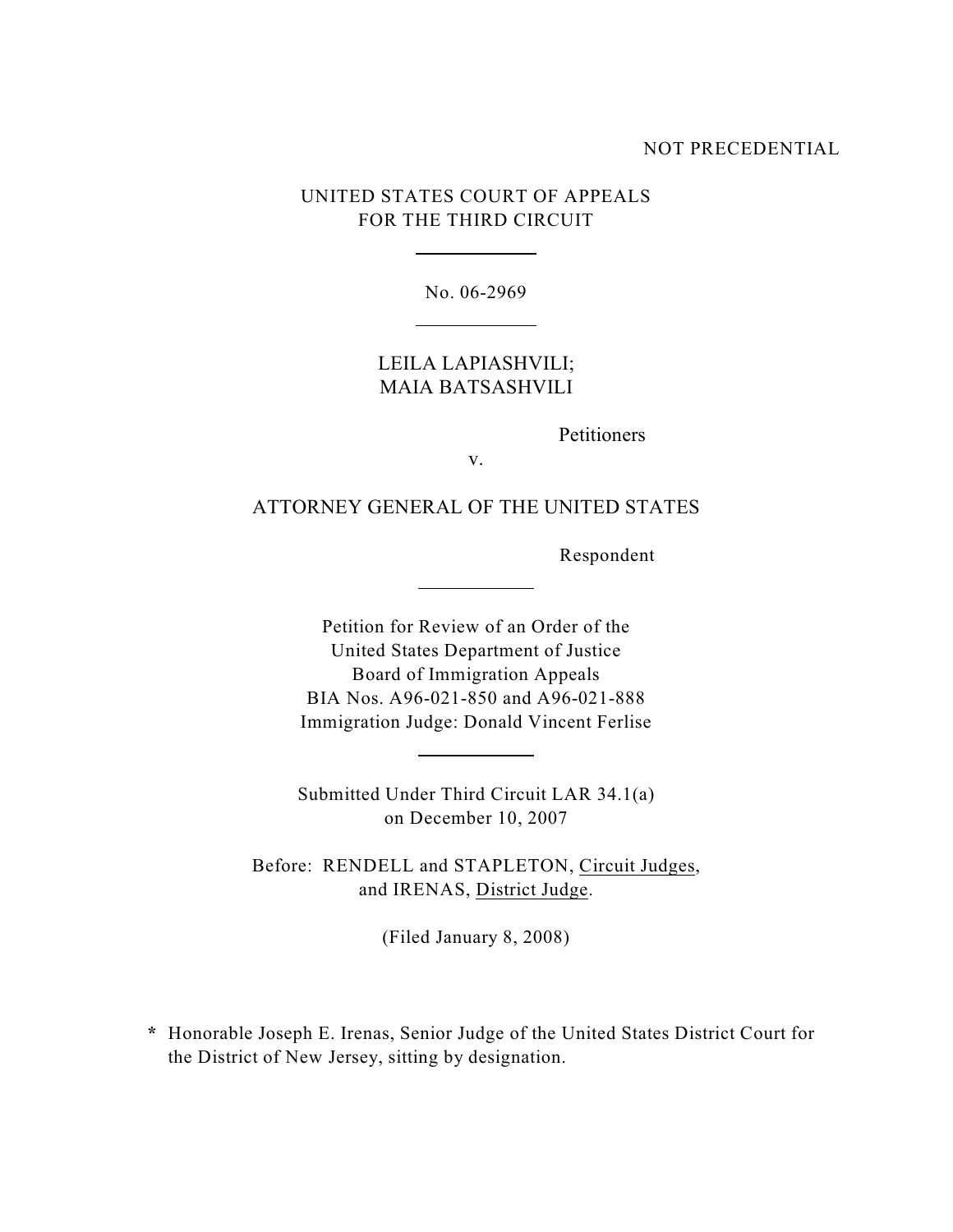### OPINION OF THE COURT

 $\overline{a}$ 

#### RENDELL, Circuit Judge.

Petitioners Leila Lapiashvili ("Petitioner-Mother") and Maia Batsashvili ("Petitioner-Daughter") appeal from the denial of their application for asylum, withholding of removal, and relief under the Convention Against Torture ("CAT"). Petitioners are ethnic Georgians. However, Petitioner-Mother had moved to Abkhazia in 1981 and, thereafter, upon returning to Georgia, was considered a refugee along with Petitioner-Daughter.

Petitioners cite numerous problems they experienced as refugees, including difficulty in obtaining housing and employment. As a result, Petitioner-Mother became involved in politics, fighting for the rights of Georgians who were forcibly driven out of Abkhazia. Specifically, she became a member of the political party "Roundtable-Free Georgia" and a supporter of Manana Archvadze, the wife of former Georgian President Zviad Gamsakhurdia. She participated in demonstrations in support of the rights of refugees and, in March 2002, during one such demonstration, both Petitioners were thrown into a van and taken to a forest outside of the city where they were kept in the cold with other demonstrators for several hours. The police took their documentation, including their refugee papers, and wrote down their addresses. Only after it became dark did the police let Petitioners go, in a deserted place. They started walking down the road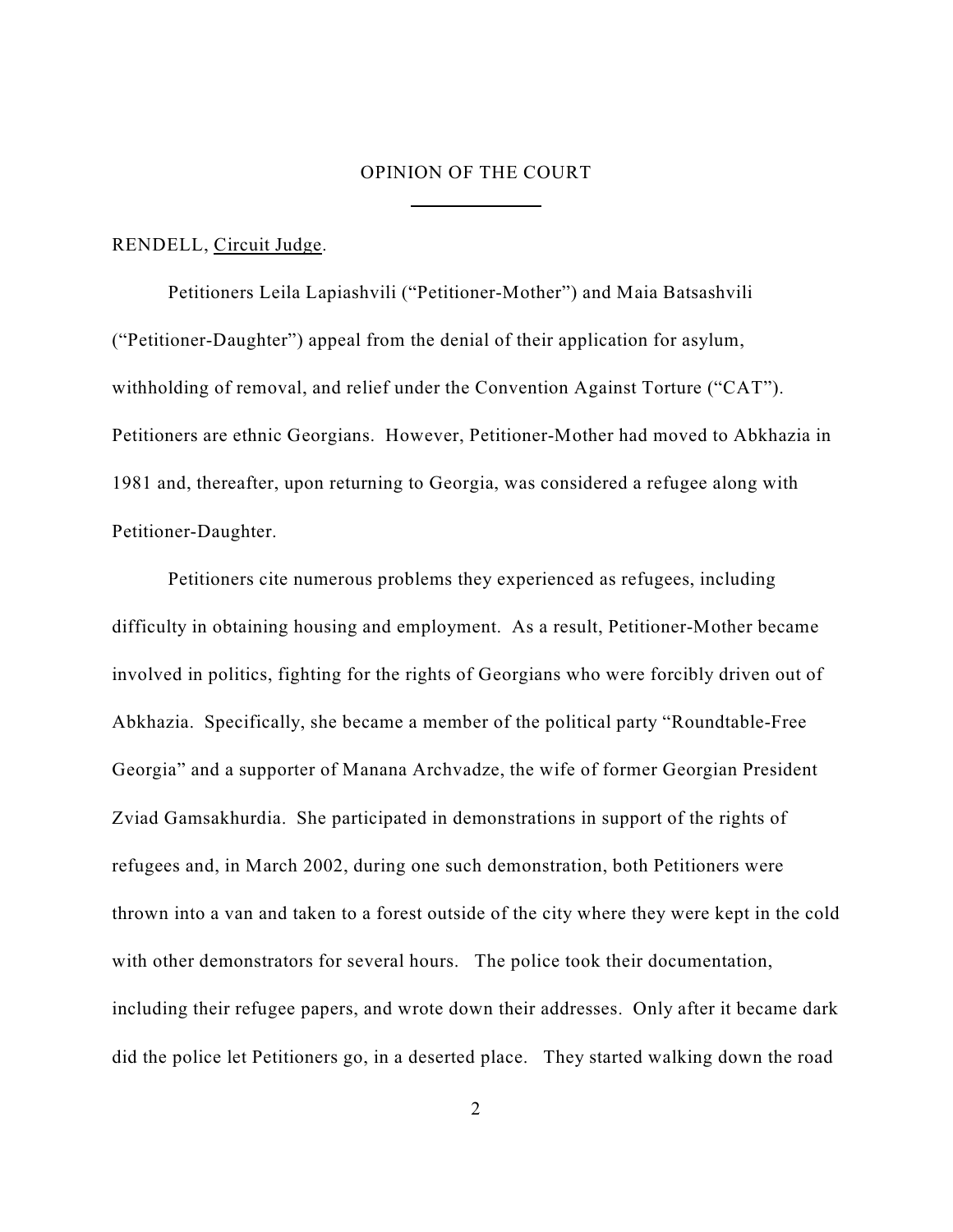attempting to stop cars for assistance. One of the vehicles traveling in the opposite direction from the way in which they were walking stopped and turned around. Unfortunately, it was the very police van that had taken them to the woods earlier. Petitioners were then harassed by two intoxicated police officers, one of whom grabbed Petitioner-Daughter and tried to drag her into the van. Petitioners eventually were able to run away because the assailants were too inebriated to chase them. Petitioners hid in the forest until it became light. Their clothes were torn and dirty, and they were bruised from the encounter with the two police officers. They received visits and letters after this incident warning them not to complain about the police officers' conduct. Petitioners then met a man named Shota, who initially indicated that he would help them; however, once he learned that they were refugees, he refused to be of any assistance. Petitioners continued to fear that the two policemen would locate them, and they finally obtained passports and visas to the United States to seek asylum. Based on these facts, Petitioners have requested relief in the form of asylum, withholding of removal, and relief under CAT.

The Immigration Judge ("IJ") determined that Petitioner-Mother was not credible and that, that even if she was credible, Petitioners failed to establish that they suffered past persecution. Specifically, the IJ concluded that the police officers' conduct that Petitioners characterized as persecution on account of a protected ground was not severe enough to constitute persecution and, furthermore, was the result of lust and inebriation.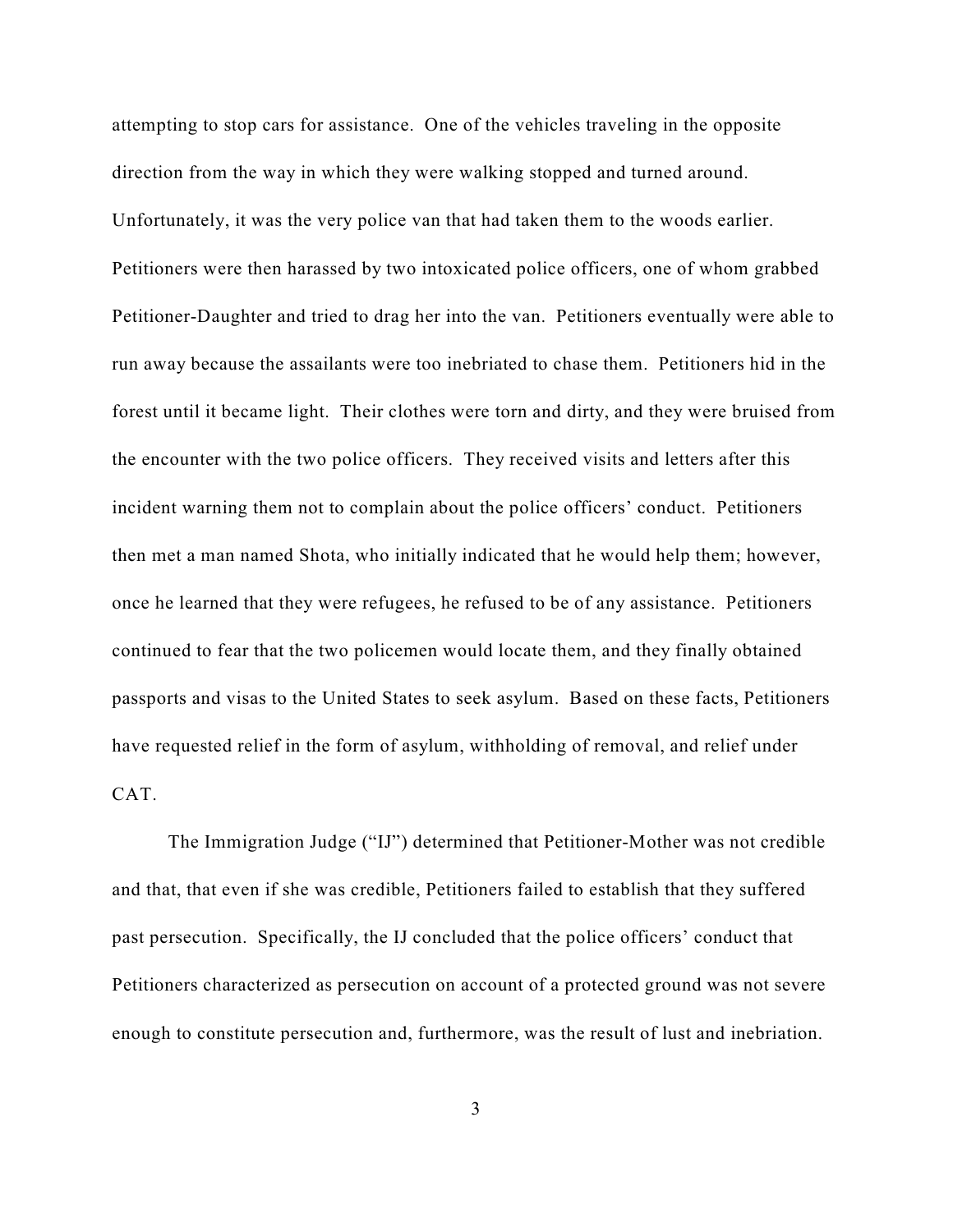Furthermore, he found that any threatening letters and visits occurring after the incident were not on account of a protected ground, but, rather, were intimidation efforts.

The IJ also found that Petitioners had failed to demonstrate a well-founded fear of future persecution, in part because their family that remains in Georgia has not suffered any trouble with the police or other harsh consequences. Further, he ruled that, because Petitioners failed to establish eligibility for asylum, they necessarily failed to meet the higher standard for withholding of removal. Finally, the IJ found that Petitioners were not eligible for CAT protection because they had not established that it was more likely than not that they would be tortured if returned to Georgia.

The Board of Immigration Appeals ("BIA") dismissed Petitioners' appeal. While disagreeing with the IJ's adverse credibility determination, the BIA nevertheless agreed that Petitioners failed to establish harm that rose to the level of persecution on account of a protected ground.

We review for substantial evidence the factual findings underpinning a determination by the IJ or BIA that an alien is not eligible for asylum, withholding of removal, or protection under CAT. *Ahmed v. Ashcroft*, 341 F.3d 214, 216 (3d Cir. 2003). These findings must be upheld "unless the evidence not only supports a contrary conclusion, but compels it." *Id.*

In order to qualify for asylum, an applicant must demonstrate that she suffered past persecution, or has a well-founded fear of future persecution, on account of one of the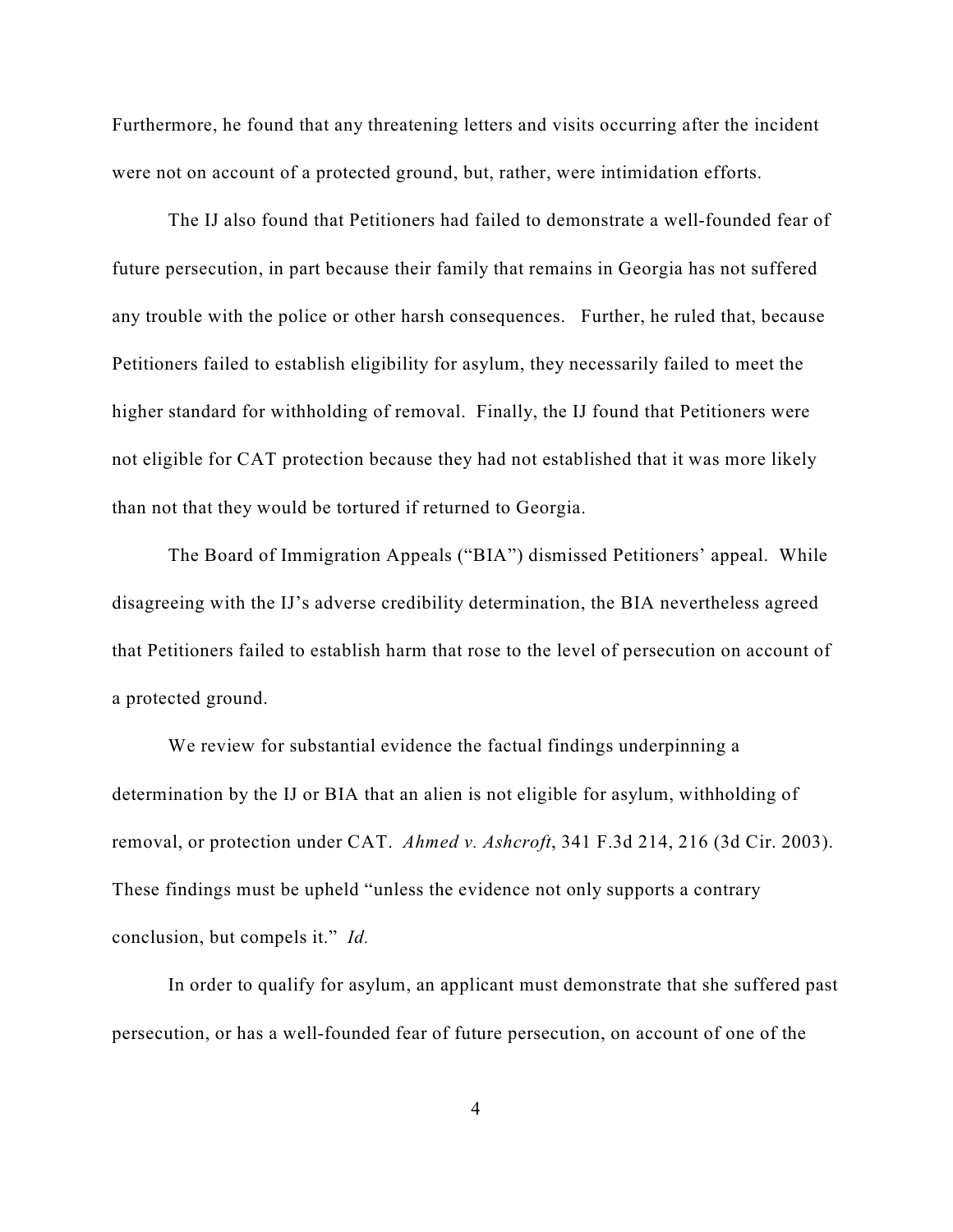protected grounds — race, religion, nationality, membership in a particular social group, or political opinion. *Gao v. Ashcroft*, 299 F.3d 266, 271-72 (3d Cir. 2002). Here, since the record evidence does not compel us to do so, we will not disturb the agency's conclusion that the harm Petitioners suffered did not rise to the level of persecution and was not on account of a protected ground, or its conclusion that Petitioners did not demonstrate a well-founded fear of future persecution. Because Petitioners failed to satisfy the lesser standard of proof required for asylum eligibility, they necessarily have also failed to demonstrate eligibility for withholding of removal. *Lukwago v. Ashcroft*, 329 F.3d 157, 182 (3d Cir. 2003)

Further, in order to obtain protection under CAT, the burden upon an alien is to establish that she will be tortured by the government, or with the government's acquiescence. While no link to a statutorily protected ground is necessary, nonetheless, there must be a showing of substantial grounds — *i.e.*, that it is more likely than not that she will be tortured if returned to the designated country. 8 C.F.R. 208.16(c)(2); *Auguste v. Ridge*, 395 F.3d 123, 148-49 (3d Cir. 2005). The record is devoid of such a showing.

Therefore, we conclude that substantial evidence supports the IJ's and the BIA's decision that the Petitioners did not show that they qualified for asylum, withholding of removal, or relief under CAT.<sup>1</sup>

 $<sup>1</sup>$  The Petitioners also contend that the IJ erred in not admitting documents as to recent</sup> developments in Georgia supporting Petitioners' case because these documents were not (continued...)